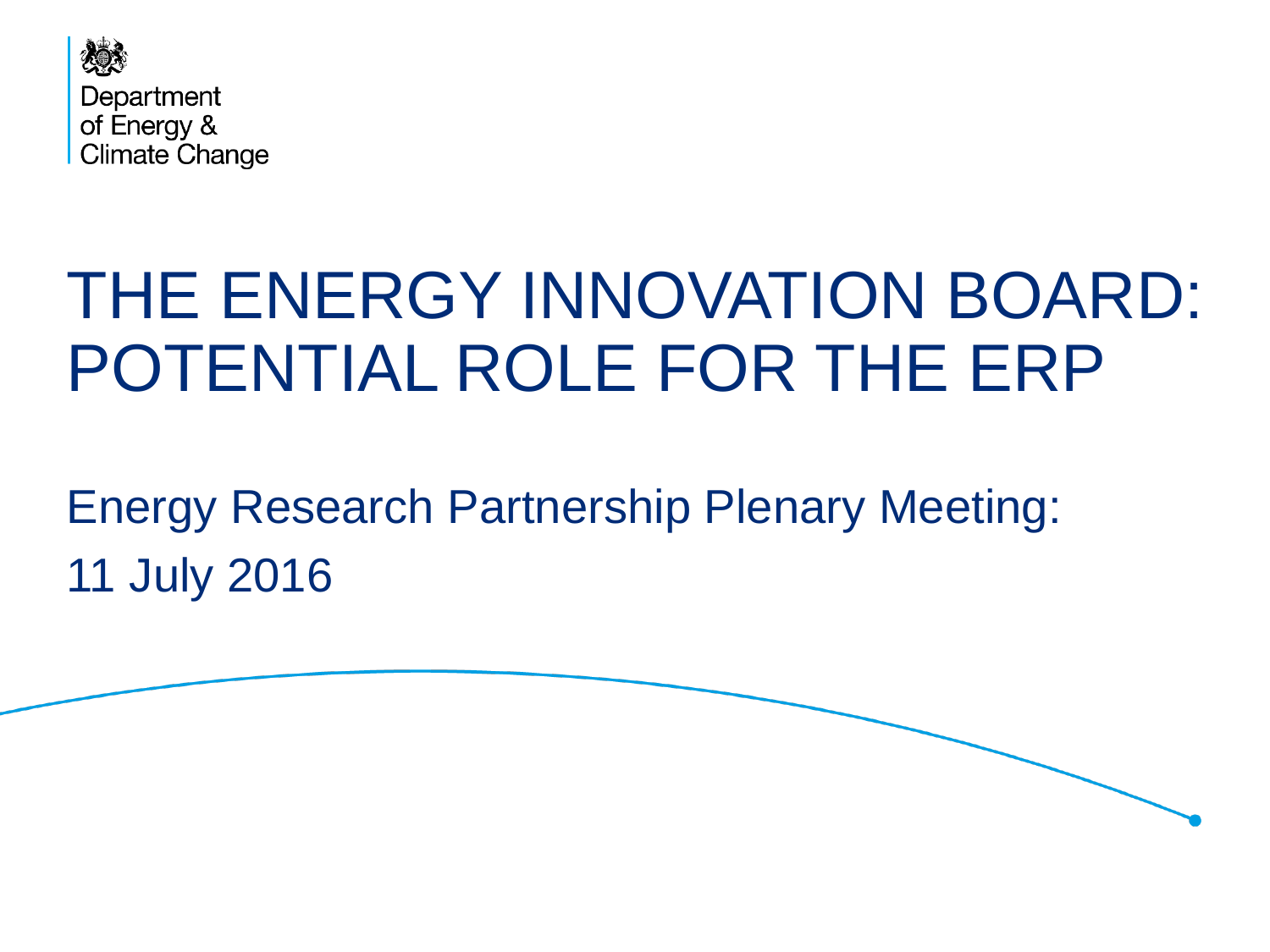

#### **The Context**

*"Innovation will be critical in developing and implementing new low carbon technologies, and improving the cost and performance of existing ones. Government involvement is important to ensure limited resources are best allocated across the innovation process to ensure that carbon budgets, the 2050 target and subsequent decarbonisation can be met at acceptable cost."*

**The Committee on Climate Change: 'The Fifth Carbon Budget - The next step towards a low-carbon economy' (November 2015)**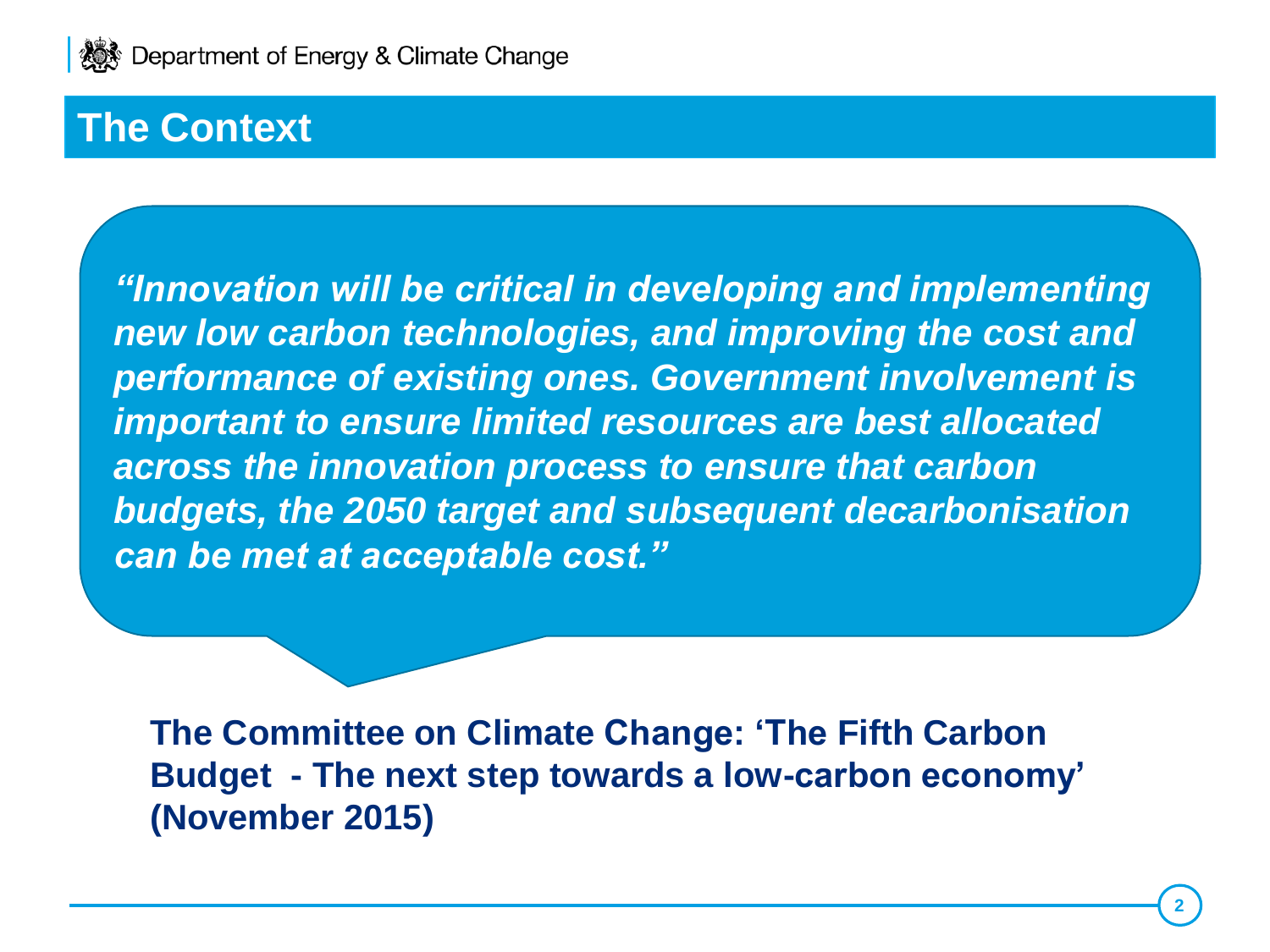

#### **The Energy Innovation Board – purpose and remit**

**The key purpose of the Board:** ensure that the sum of all energy innovation activity supports the Government's domestic and international policy priorities, provides value for money and helps to leverage private sector investment, resulting in the commercialisation of new technologies and systems.

**The Board's focus will** be UK-wide and apply across the whole energy system, including all fuels and technologies and energy demand.

**The Board will not** have authority to direct decisions by individual organisations but will provide advice and challenge to support their decision-making.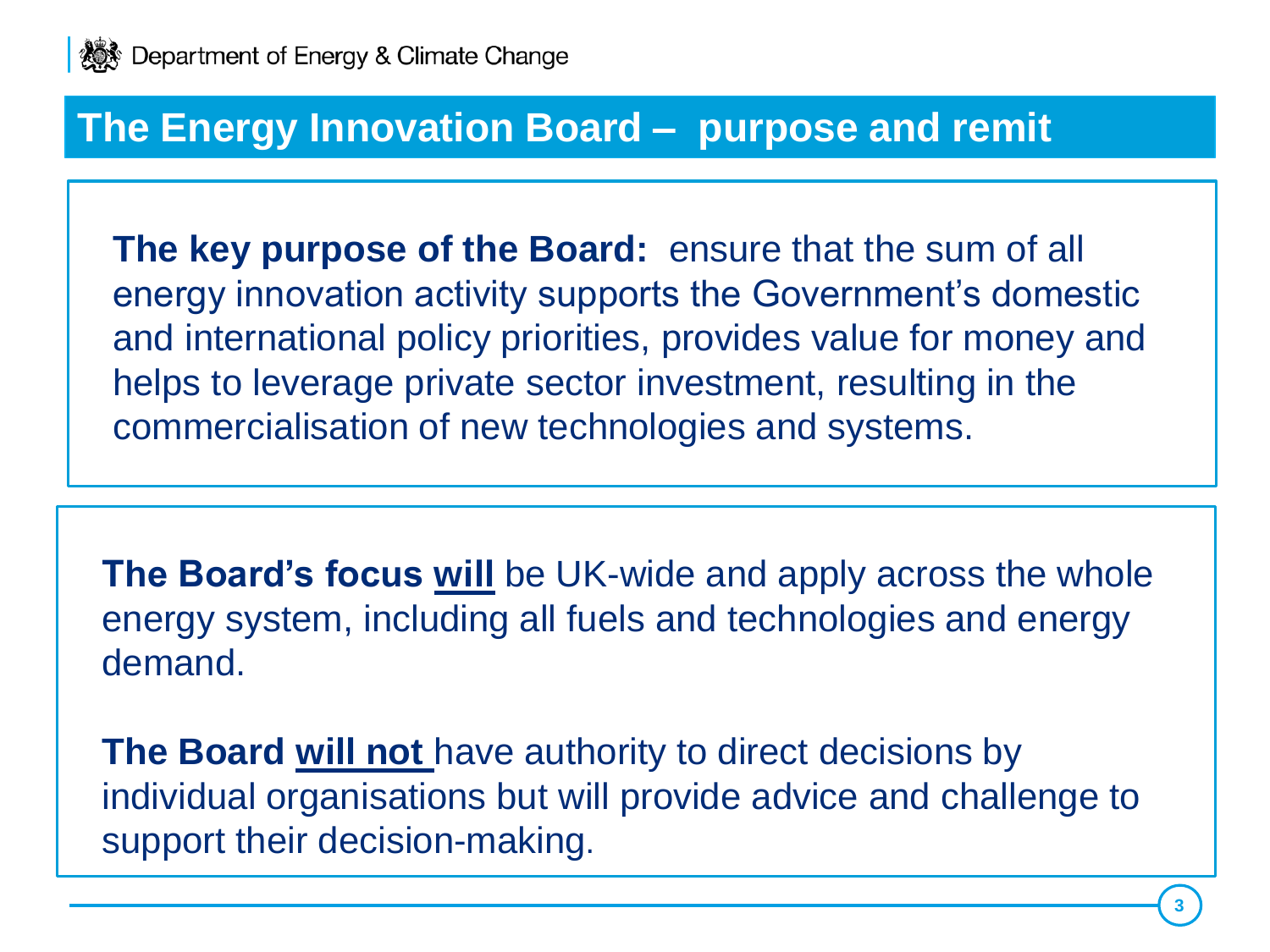### **The Board's core members – major public energy innovation funders**

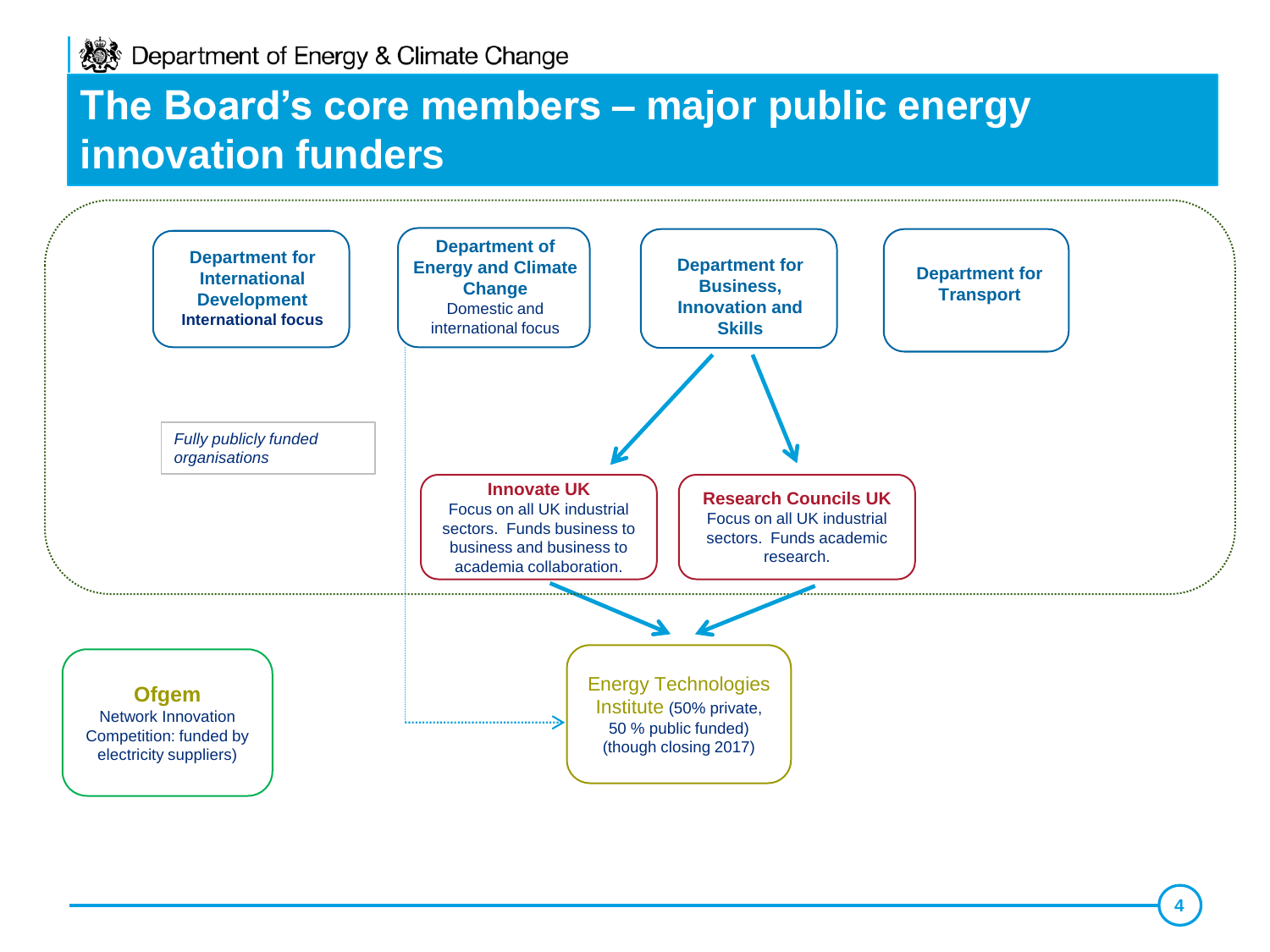# **Mapping the energy innovation landscape – joining up**

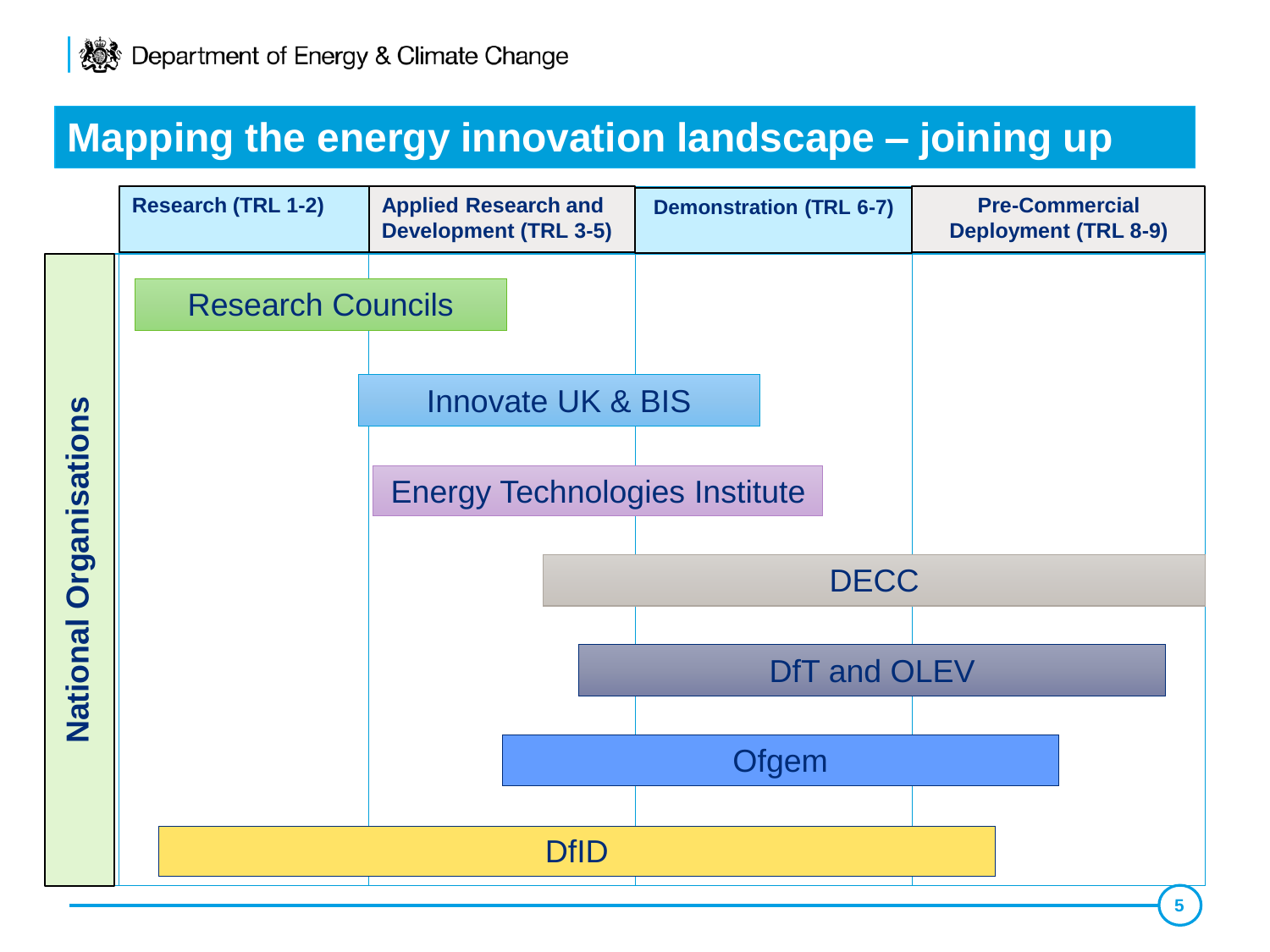

#### **External input to the Board's work**

**Independent Board members.** Up to 3 people, external to Government, will be invited to join the Board to bring a combination of commercial, technical and international expertise.

**External advisory function.** Establishing this support function would:

- add to the capacity, effectiveness and impact of the Board.
- provide independent advice and challenge to the Board, helping to take a holistic view but with the capacity to drill down into specific issues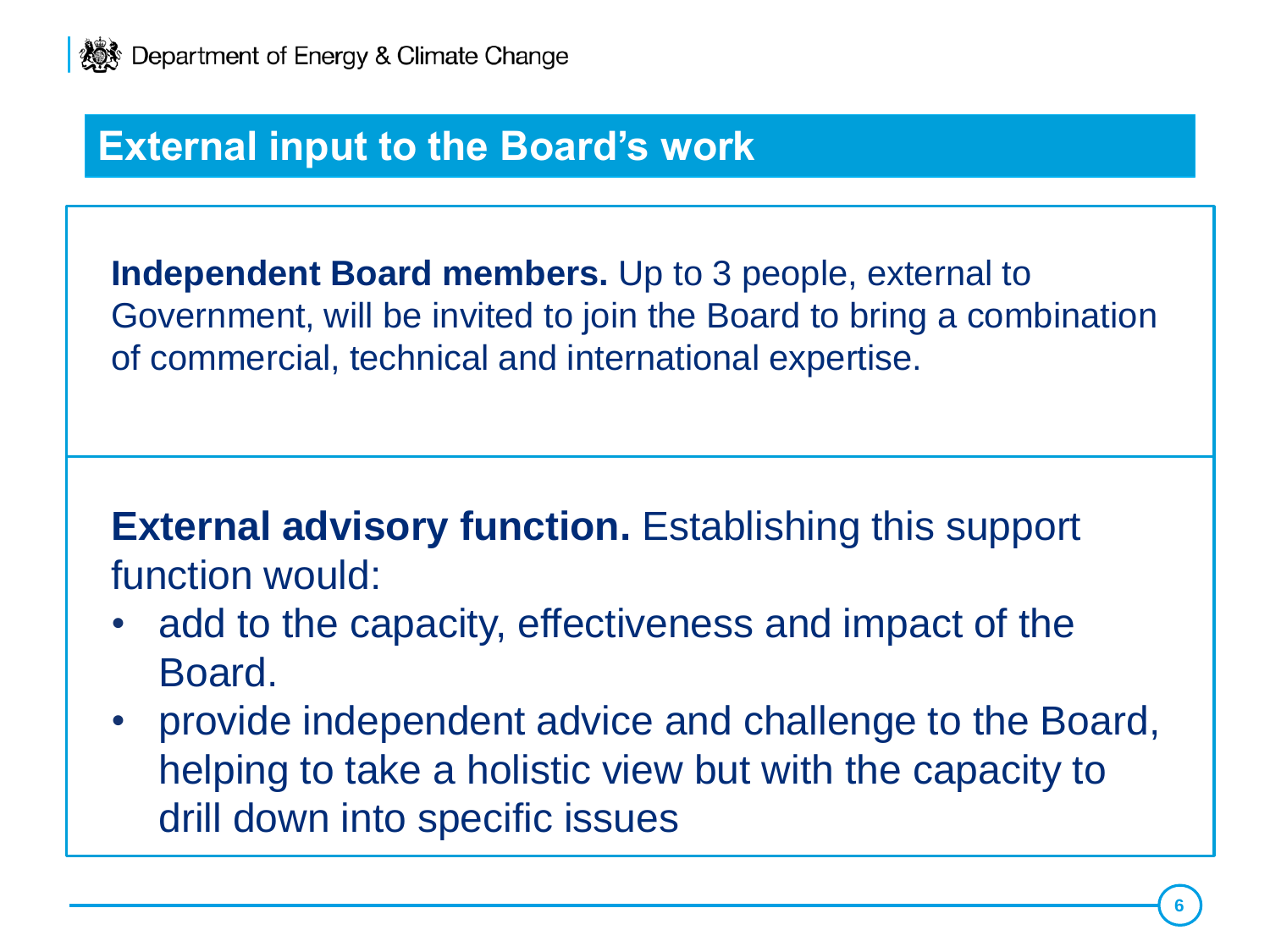#### **Relationship between the Board /ERP /wider stakeholders**

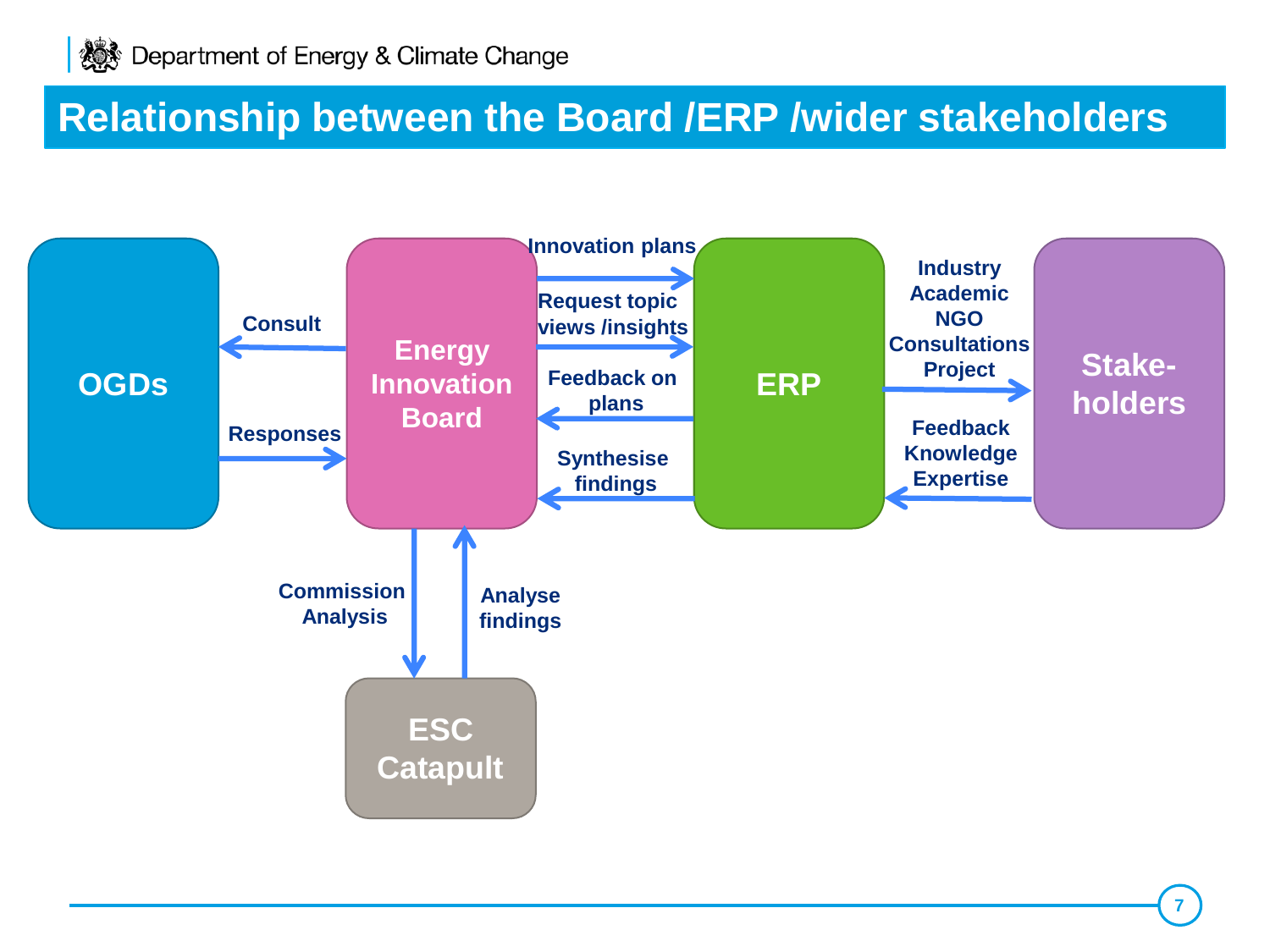#### **ERP – ETI/Energy System Catapult interaction?**

Ongoing conversations as we develop options...but, overall interaction with the Board will not be focussed on one body or organisation; however…

- ERP could provide key source of advice, capturing members' views
- ETI could provide key analytical input to provide strategic, horizon-scanning functions.
- Main issue to strike the right balance to ensure Energy Innovation Board has specific support and challenge to develop programme of work at the right time - while maintaining and developing the widest possible stakeholder interaction.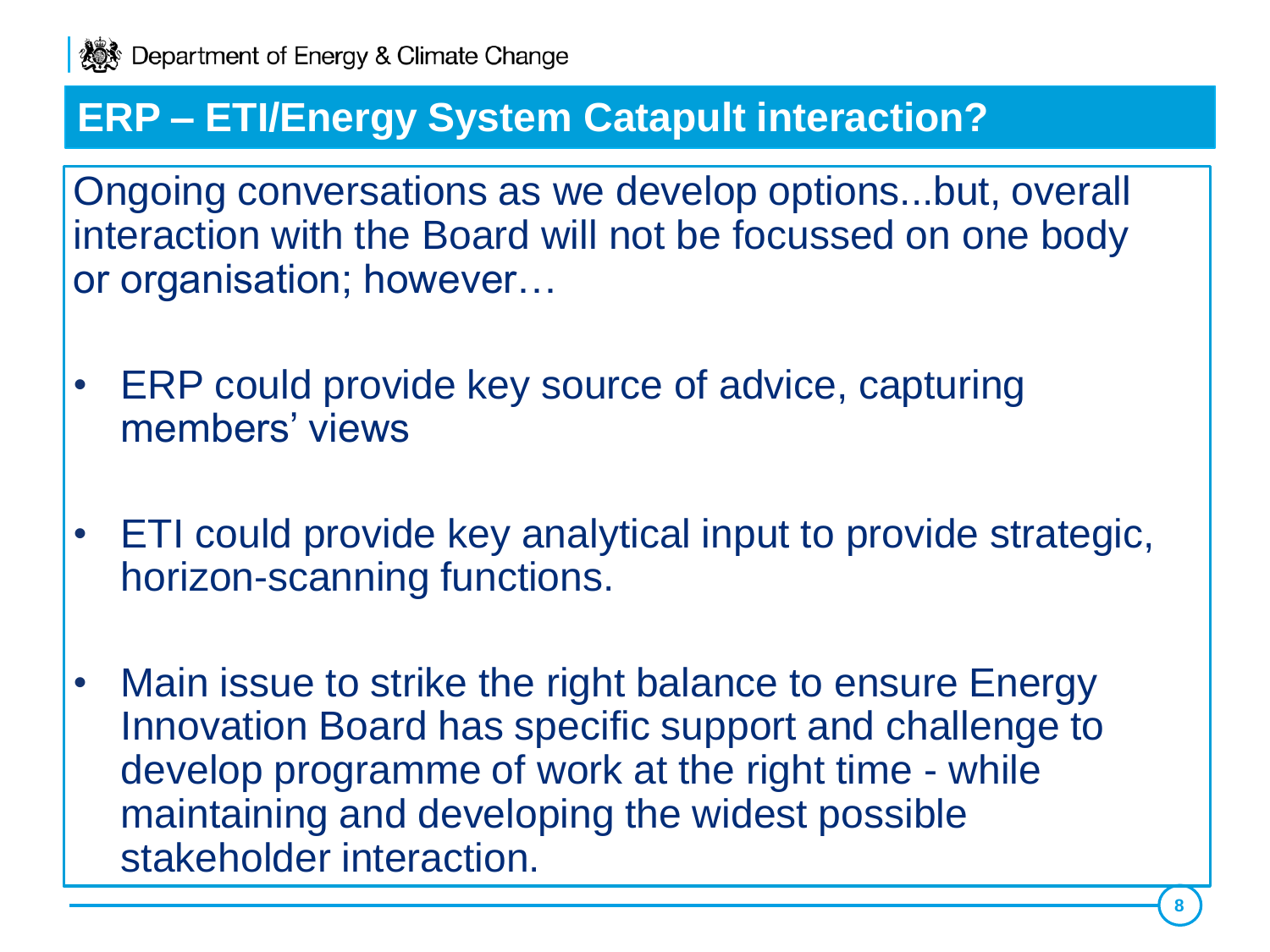

#### **DECC support for ERP activities in new governance landscape**

# **1) Current**

ERP will continue to do synthesis work on behalf of members etc. in a similar manner as today. DECC support through membership fee.

*Plus two additional functions to support the new Board:* 

**2) Standing support** 

# **3) Deep Dives**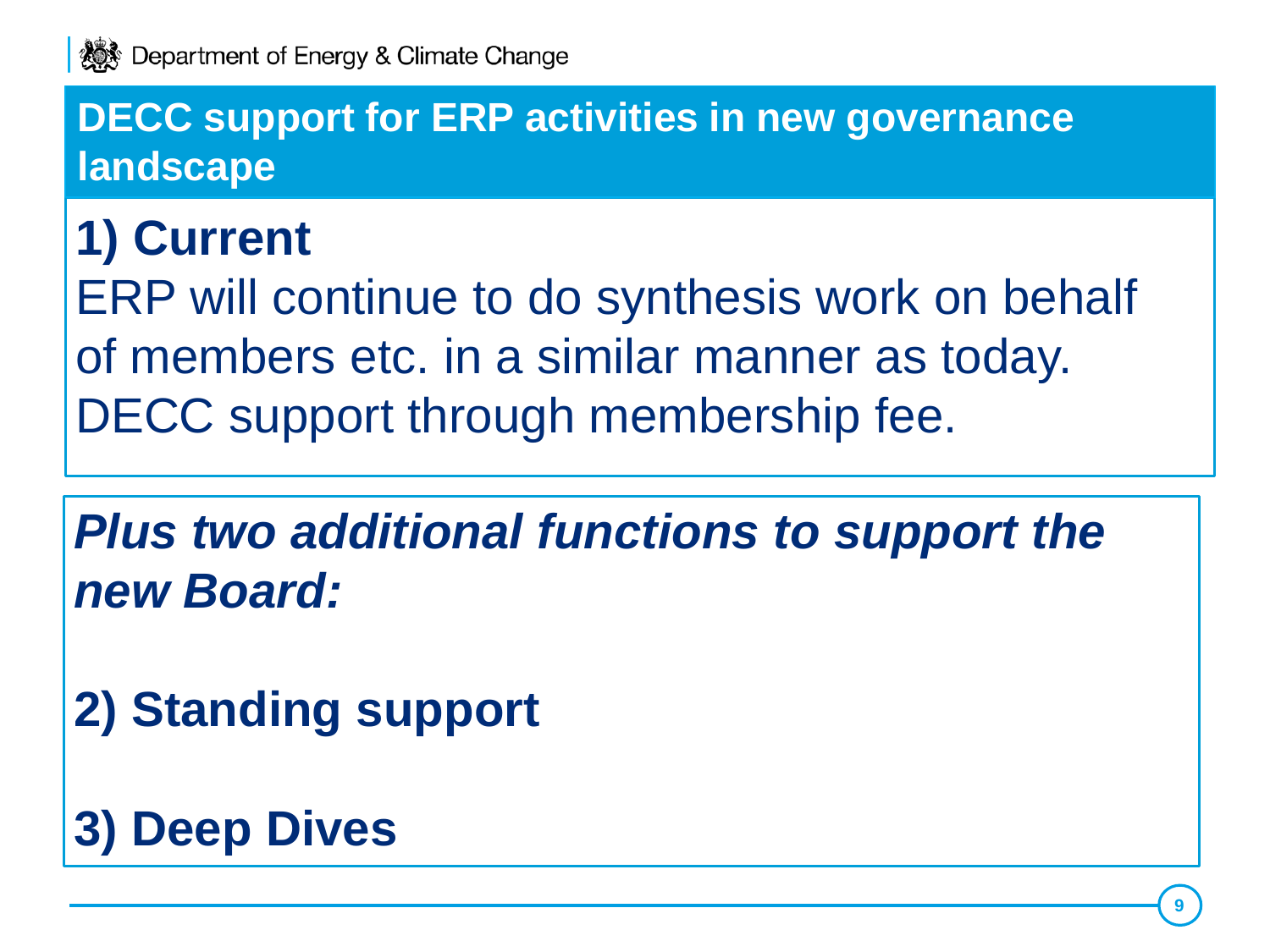

# **2) Standing support function**

- The board will routinely want to circulate plans and documents for views of members;
- **ERP may need to convene groups of interested parties** and organise collation of members' views on a periodic basis, on aspects of the overall plan and potentially on specific supporting documents such as TINAs, evaluation reports etc:
- Uncertain how resource intensive this activity will be but we anticipate up to 1 x FTE initially to support this activity with a review after the first year.
- DECC support would be the cost of 1 X FTE.